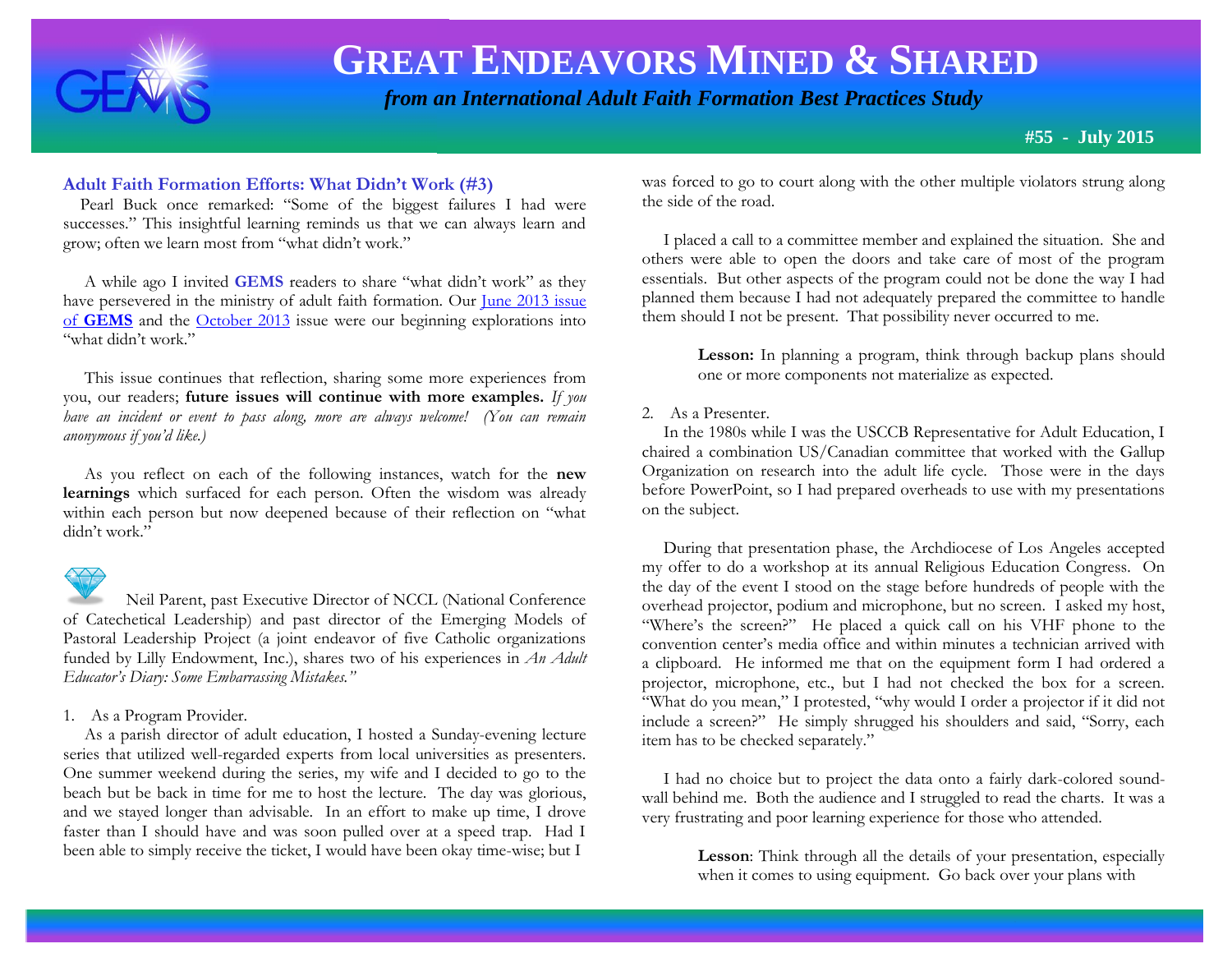### **GREAT ENDEAVORS MINED & SHARED**

enough time for changes to be made should you detect some error or oversight.

**GEMS Suggestion:** You might want to review once again the checklist for planning adult faith formation events: [www.janetschaeffler.com.](http://www.janetschaeffler.com/) See Best Practices, issue #18.



 "When I first arrived at Christ the King Parish, I was challenged to have a workshop for Young Adults. I contacted the few young adults I had encountered and asked them what topic they would be interested in, when to have it, and what time (all from my corporate background). We scheduled an event on Sunday at 7pm (it was immediately after our 6pm Mass). I ordered pizza and waited for the throngs to appear. Four attended and they were the four I had interacted with! No one brought a guest, no one invited friends, and no one extended an invitation to others.

#### **Learnings:**

- Don't presume they know to invite others.
- Make sure the core group is individuals who are willing to engage others.
- Food doesn't always bring people (if you feed them, they will come – theory).

 The good news: we scheduled an event called 'Fr. Sean Unplugged' (MTV was running a series of concerts of artists who would perform acoustically – therefore, unplugged). Fr. Sean was our Associate Pastor, and a younger priest. The idea was Fr. Sean would answer any question. We had over 30 people attend. Each person was given an index card to write his/her question. I collated them into like categories and facilitated the session. We started with questions like

- 'How much do you bench press,'
- 'How long do you work out' to
- 'What advice would you give new couples getting married'
- 'How do you handle knowing engaged couples are already living together?'

**We learned** from the previous event. But, we have a long way to go with this demographic population. It is not a one size fits all model." - *Suzanne Richards, Director of Parish Faith Formation Christ the King Parish, Commack*

Heidi mentions: "Here are some 'experiments' that we tried in Adult Faith Formation at St. Edward's Parish that did not succeed.

- 1) Parish book clubs. We tried to get parishioners to read the same spiritual or theological book and then gather folks for book discussions, but these never really worked. After doing some market research, there are just too many book clubs out there already, and not many adult Catholics felt comfortable sharing their thoughts about a book in a small-group discussion format.
- 2) Panel discussion on Moral Issues. We tried to gather 'experts' from a particular field to talk about some of the more challenging aspects of Church teaching for some folks – but these events didn't seem to end with good adult formation. They would mostly dissolve into bickering and arguments.
- Movie nights. Adults do not want to gather and watch a movie together – at least at church.
- 4) Our Adult Formation program was driven by topic. If the topic was not something that was a 'burning issue' for adult Catholics, we would not see a very positive turnout of people. On the other hand, if we responded to topics that people seemed to have genuine passion for, we found great success – no matter the time of day. Interestingly, some of the most interesting topics to those of us who work in the church do not always seem to garner the same interest from the general parish. We learned quickly that it was essential to visit with parishioners to learn their passions and interests, worries and questions so that we could respond to those in our programming.

 Relatedly, the most important part of a successful adult formation program is the committee of adult volunteers who help form the program."

> - *Heidi Busse, former Director of Faith Formation, St. Edward Parish, Bloomington, MN currently Parish Content Manager, Our Sunday Visitor, Inc.*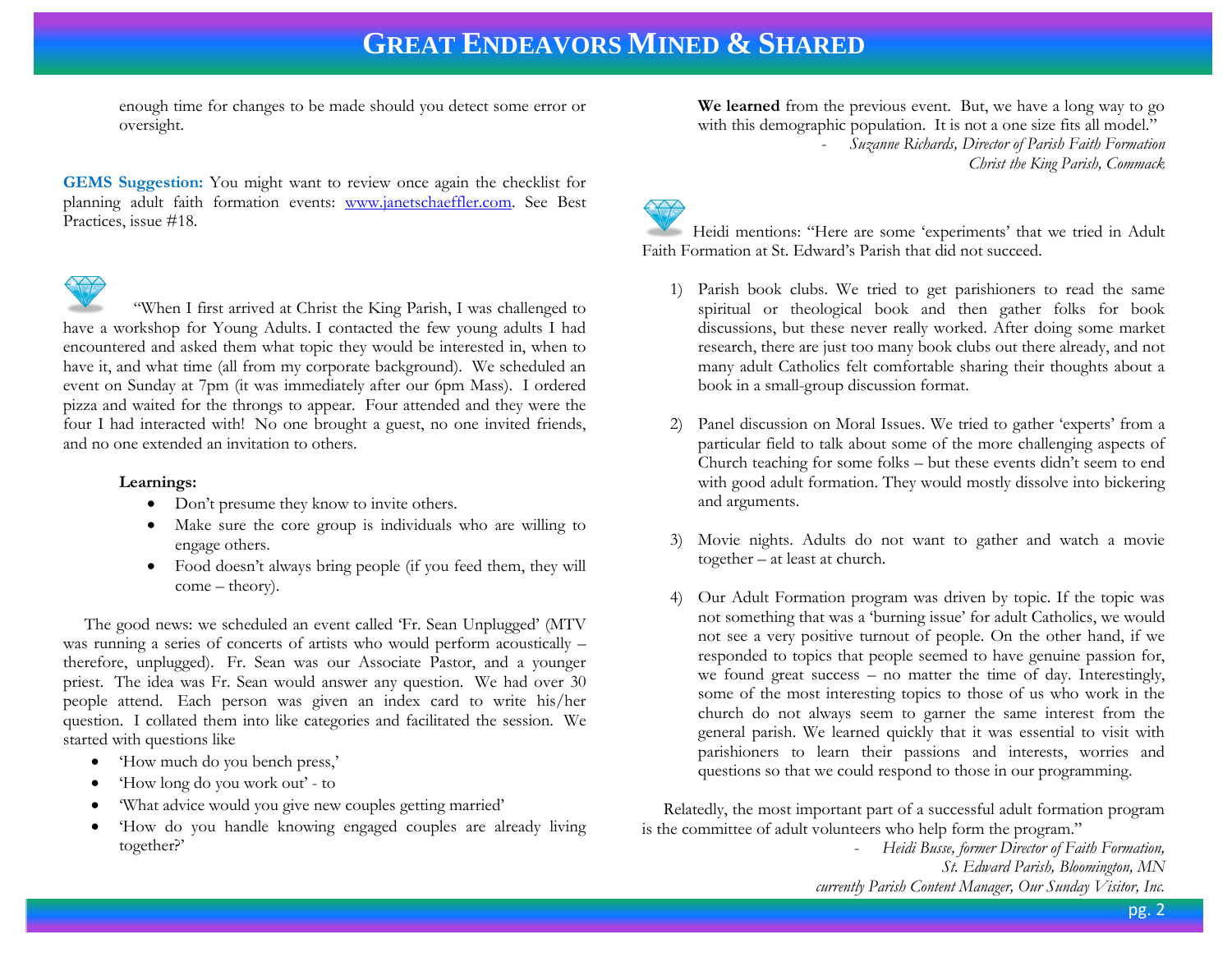### **Some GEMS Considerations**

- For St. Edward Parish, Book Clubs and Movie Nights did not work. This is a prime example that what works in some places won't work in others and vice versa.
	- o To explore some parishes that have successfully used *Movies at the Parish*, see [www.janetschaeffler;](http://www.janetschaeffler/) go to Best Practices, issue #38.
	- o To hear about *Catholic Night at the Movies* see one of the free bonus ideas which accompanies [Parish Leadership for](http://store.pastoralplanning.com/iboplbeprfor.html)  [Improved Adult Catechesis.](http://store.pastoralplanning.com/iboplbeprfor.html)
- Moral Issues will always surface differing opinions. A couple of ideas which might guide your planning:
	- o Always include a panel and/or speakers who would help participants look at both sides of the issue.
	- o If you know there are people present who might be very vocal and/or monopolize the conversation, ask for written questions so that everyone has a chance to be heard.

Joanie shares three things she has learned:

 First, "Before setting dates, check the Events Schedule at the schools, surrounding towns, and professional sports teams. A few years ago I held an afternoon of reflection which many people seemed excited about, but the turnout was low. The schedule did not conflict with our state's professional football team, but it did conflict with the game for the team of the neighboring state. Living in a 'border city,' there were just as many fans of the 'rival team' as there were our state's team."

 Second, "Some parents are too busy to read what they sign. I sent home a note with the children, asking parents to attend a parent meeting. They parents are asked to sign the note and have the children return it. A number of them did not attend the meeting. They said they customarily sign notes sent home with the children without actually reading them. (They obviously weren't reading the parish bulletin, either.)"

 Third, "In-service the AFF Committee and have some general discussions about what constitutes 'good' adult faith formation before you start planning

specific programs/processes. I didn't realize when I formed the parish's first Adult Faith Formation Committee that many people have a singular focus on what they think should be done and/or how the best methods for doing adult faith formation. Sharing general information that is grounded in the *General Directory for Catechesis*, the *National Directory for Catechesis,* and *Our Hearts Were Burning within Us* is crucial."

- *Joanie McKeown, parish catechetical leader, Webster, WI*



 "I tried to sponsor a book club from the Archdiocese. Epic fail. I wanted to create an opportunity for small group sharing, and faith formation, at parishes with no adult faith formation. So I chose the parishes with no adult faith formation programs/processes as the locations, had a facilitator ready. All I needed was people from that geographic area to sign up, read the book, and form a small community. Total bust.

> **The lesson:** Book clubs need to be parish based. They can't be run out of the (arch)diocesan office."

> **A GEMS Wondering**: Might (arch)dioceses offer this, but encourage/enable the marketing to be done by and through the host parish and surrounding parishes? Would it then be seen as a joint effort between the diocese and the parish(es)?

 Cheryl continues: "One of the biggest frustrations for me at the diocesan level was what to do for the parishes that had nothing going on in adult faith formation. Obviously we tried to form leaders from the parish to then take on the ministry, but it is hard to even get in the door of some of those parishes."

> - *Cheryl J. Orwig Whapham former Director of Lay Ministry and Adult Faith Formation, Archdiocese of Miami, FL*



 "Recently adult faith formation tried to reach out to college students home for winter break. We do not yet have a young adult ministry at our church although there are some limited efforts being made sporadically on a deanery basis (vicariate, region), such as gatherings hosted in bars or restaurants.